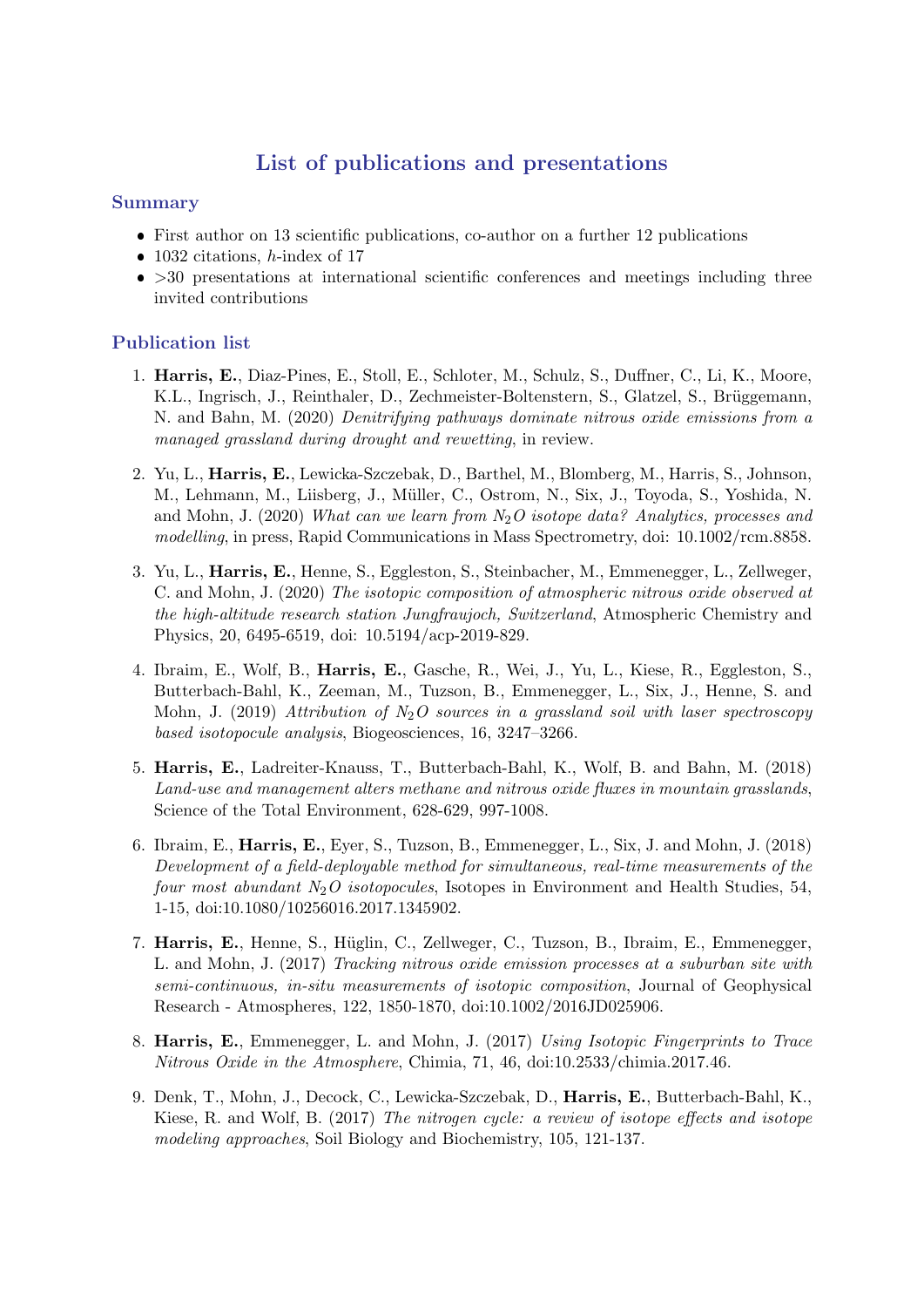- 10. Röckmann, T., Eyer, S., van der Veen, S., Popa, M.E., Tuzson, B., Monteil, G., Houweling, S., Harris, E., Brunner, D., Fischer, H., Zazzeri, G., Lowry, D., Nisbet, E., Brand, W.A., Necki, J.M., Emmenegger, L. and Mohn, J. (2016) In-situ observations of the isotopic composition of methane at the Cabauw tall tower site, Atmospheric Chemistry and Physics, 16, 10469-10487, doi:10.5194/acp-16-10469-2016.
- 11. Mohn, J., Gutjahr, W., Toyoda, S., Harris, E., Ibraim, E., Geilmann, H., Schleppi, P., Kuhn, T., Lehmann, M.F., Decock, C., Werner, R.A., Yoshida, N. and Brand, W. (2016) Reassessment of the NH<sub>4</sub>NO<sub>3</sub> thermal decomposition technique for calibration of the N<sub>2</sub>O isotopic composition, Rapid Communications in Mass Spectrometry, 30(23), 2487-2496, 10.1002/rcm.7736.
- 12. Eyer, S., Tuzson, B., Popa, E., van der Veen, C., Röckmann, T., Brand, W.A., Fisher, R., Lowry, D., Nisbet, E.G., Brennwald, M.S., Harris, E., Emmenegger, L., Fischer, H. and Mohn, J. (2016) Real-time analysis of  $\delta^{13}C$ - and  $\delta D$ -CH<sub>4</sub> in ambient methane with laser spectroscopy: Method development and first inter-comparison results, Atmospheric Measurement Techniques, 9, 263-280.
- 13. Harris, E., Joss, A., Emmenegger, L., Kipf, M., Wolf, B., Mohn, J. and Wunderlin, P. (2015) Isotopic evidence for nitrous oxide production pathways in a partial nitritationanammox reactor, Water Research, 83, 258-270.
- 14. Harris, E., Zeyer, K. and Mohn, J. (2015) Nitrous oxide and methane emissions and nitrous oxide isotopic composition from municipal solid waste incineration plants in Switzerland, Waste Management, 35, 135-140.
- 15. Wolf, B., Merbold, L., Decock, C., Tuzson, B., Harris, E., Six, J., Emmenegger, L. and Mohn, J. (2015) First online isotopic characterization of  $N_2O$  emitted from intensively managed grassland, Biogeosciences, 12, 2517-2531.
- 16. Harris, E., Sinha, B., van Pinxteren, D., Schneider, J., Poulain, L., Collett, J., d'Anna, B., Fahlbusch, B., Foley, S., Fomba, K.W., George, C., Gnauk, T., Henning, S., Lee, T., Mertes, S., Roth, A., Stratmann, F., Borrmann, S., Hoppe, P. and Herrmann, H. (2014) In-cloud sulfate addition to single particles resolved with sulfur isotope analysis during HCCT-2010, Atmospheric Chemistry and Physics, 14, 4219-4235.
- 17. Harris, E., Ono, S., Nelson, D., Potter, K. and Prinn R. (2014) Development of a spectroscopic technique for continuous online monitoring of oxygen and site-specific nitrogen isotopic composition of atmospheric nitrous oxide, Analytical Chemistry, 86, 1726-1734.
- 18. Henning, S., Dieckmann, K., Ignatius, K., Schäfer, M., Zedler, P., **Harris, E.**, van Pinxteren, D., Mertes, S., Birmili, W., Merkel, M., Wu, Z., Wiedensohler, A., Wex, H., Herrmann, H. and Stratmann, F. (2014) Influence of cloud processing on CCN activation behaviour in the Thuringian Forest, Germany during HCCT-2010, Atmospheric Chemistry and Physics, 14, 1617-1645.
- 19. Harris, E., Ono, S., Sinha, B. and Hoppe, P. (2013) High-precision measurements of  $^{33}S$ and <sup>34</sup>S fractionation during  $SO_2$  oxidation reveal causes of seasonality in  $SO_2$  and sulfate isotopic composition, Environmental Science and Technology, 47, 12174-12183.
- 20. Harris, E., Sinha, B., van Pinxteren, D., Tilgner, A., Fomba, K.W., Schneider, J., Roth, A., Gnauk, T., Fahlbusch, B., Mertes, S., Lee, T., Collett, J., Foley, S., Borrmann, S., Hoppe, P. and Herrmann, H. (2013) Enhanced role of transition metal ion catalysis during in-cloud oxidation of  $SO_2$ , Science, 340, 727-730.